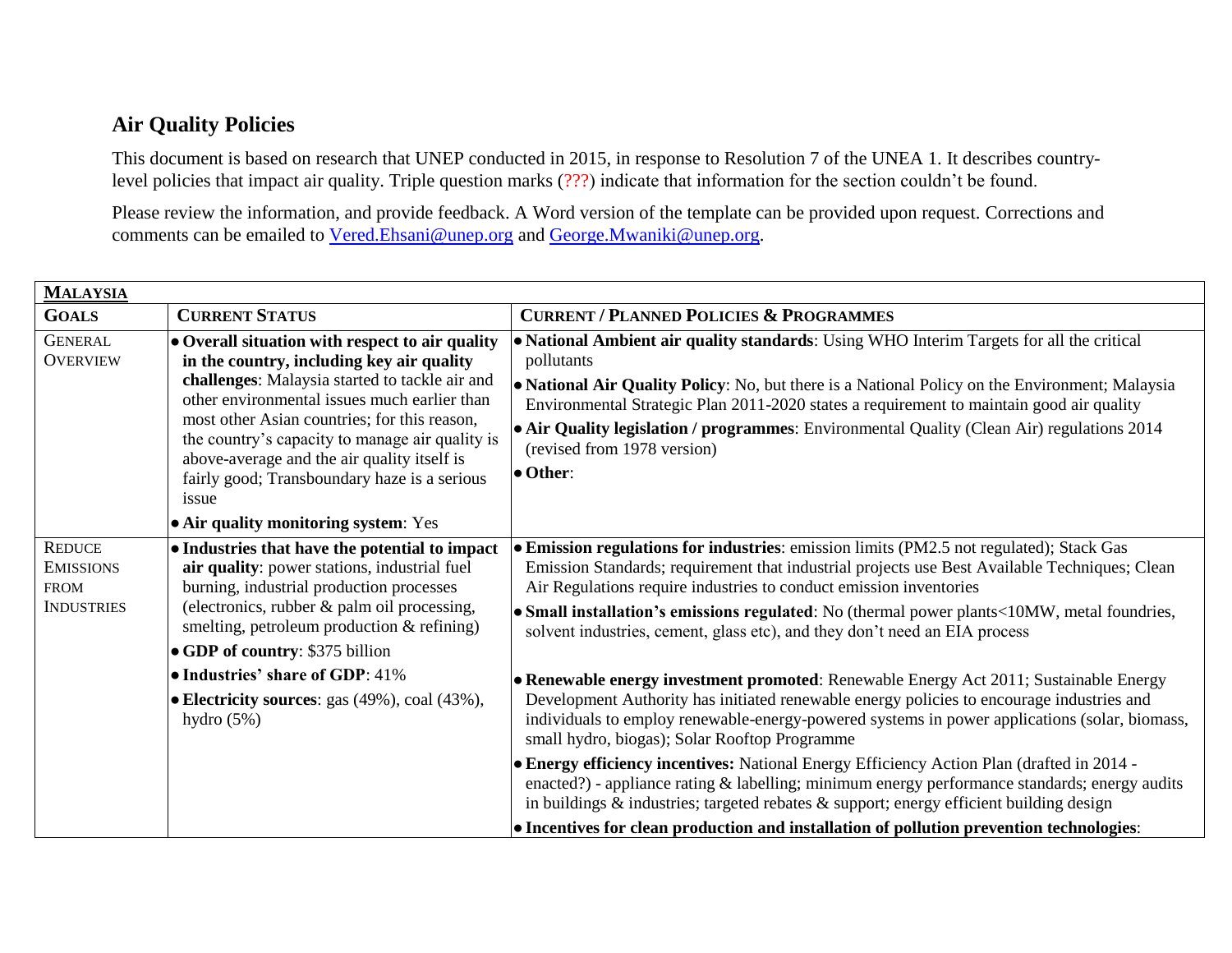|                                                                                                          |                                                                                                                               | Special capital allowance incentive for companies that install pollution control equipment<br>(Income Tax Act 1997)                                                                                                               |
|----------------------------------------------------------------------------------------------------------|-------------------------------------------------------------------------------------------------------------------------------|-----------------------------------------------------------------------------------------------------------------------------------------------------------------------------------------------------------------------------------|
|                                                                                                          |                                                                                                                               | $\bullet$ Actions to ensure compliance with regulations: (monitoring, enforcement, fines etc) ???                                                                                                                                 |
|                                                                                                          |                                                                                                                               | • Other actions at national, sub-national and / or local level to reduce industry: ???                                                                                                                                            |
| <b>REDUCE</b><br><b>EMISSIONS</b>                                                                        | • Key transport-related air quality<br>challenges: responsible for $\sim 70\%$ air                                            | • Vehicle emission limit: Euro 2 for petrol vehicles (goals: Euro 4 for petrol vehicles, Euro 2 for<br>diesel vehicles, and Euro 3 for motorcycles in 2016)                                                                       |
| <b>FROM</b>                                                                                              | pollution, and increasing PM, in urban areas;                                                                                 | • Fuel Sulphur content: 500 ppm (goal: 50ppm in 2016)                                                                                                                                                                             |
| <b>TRANSPORT</b>                                                                                         | emission standards are only at Euro 2 and no<br>restrictions on second hand vehicle imports                                   | • Restriction on used car importation: None                                                                                                                                                                                       |
|                                                                                                          |                                                                                                                               | • Actions to expand, improve and promote public transport and mass transit: One bus rapid<br>transit system being built in Kuala Lumpur; 9th Malaysia Plan (2006-2010) included urban<br>transport focus to encourage modal shift |
|                                                                                                          |                                                                                                                               | • Actions to promote non-motorized transport: (ex: include sidewalks and bike lanes in new<br>road projects, car-free areas etc) ???                                                                                              |
|                                                                                                          |                                                                                                                               | • Other transport-related actions: government's Electric Mobility Flagship Programme aims to<br>have $200,000$ EV (including buses, cars, scooters) & 125,000 public charging stations by 2020                                    |
| <b>REDUCE</b><br><b>EMISSIONS</b>                                                                        | • Outdoor, open burning: Open burning (of<br>waste $\&$ other) is one of significant pollution                                | • Legal framework: Environmental Quality (Declared Activities) (Open Burning) Regulations in<br>2003 to reduce haze from domestic sources                                                                                         |
| <b>FROM OPEN</b><br><b>BURNING OF</b><br><b>AGRICULTURAL</b><br>/ MUNICIPAL<br><b>WASTE</b><br>(OUTDOOR) | sources of PM; Monitoring network is used to<br>identify local burning & enforce regulations;<br>Haze monitoring has improved | • Actions to prevent open burning of municipal waste and / or agricultural waste: ???                                                                                                                                             |
| <b>REDUCE</b><br><b>EMISSIONS</b>                                                                        | • Dominant fuels used for cooking and space<br><b>heating:</b> $\sim$ 95% use of electricity / gas for                        | • Indoor air pollution regulated: No                                                                                                                                                                                              |
| <b>FROM OPEN</b><br><b>BURNING OF</b><br><b>BIOMASS</b>                                                  | cooking<br>• Impact: WHO estimates <100 deaths/year                                                                           | • Promotion of non-grid / grid electrification: Rural Electrification Programme includes off-grid<br>microgrids such as solar systems for remote areas                                                                            |
| (INDOOR)                                                                                                 | from indoor air pollution (600 for outdoor air<br>pollution)                                                                  | • Promotion of cleaner cooking fuels and clean cook stoves: ???                                                                                                                                                                   |
|                                                                                                          |                                                                                                                               | • Other actions to reduce indoor biomass burning, or to reduce its emissions: ???                                                                                                                                                 |